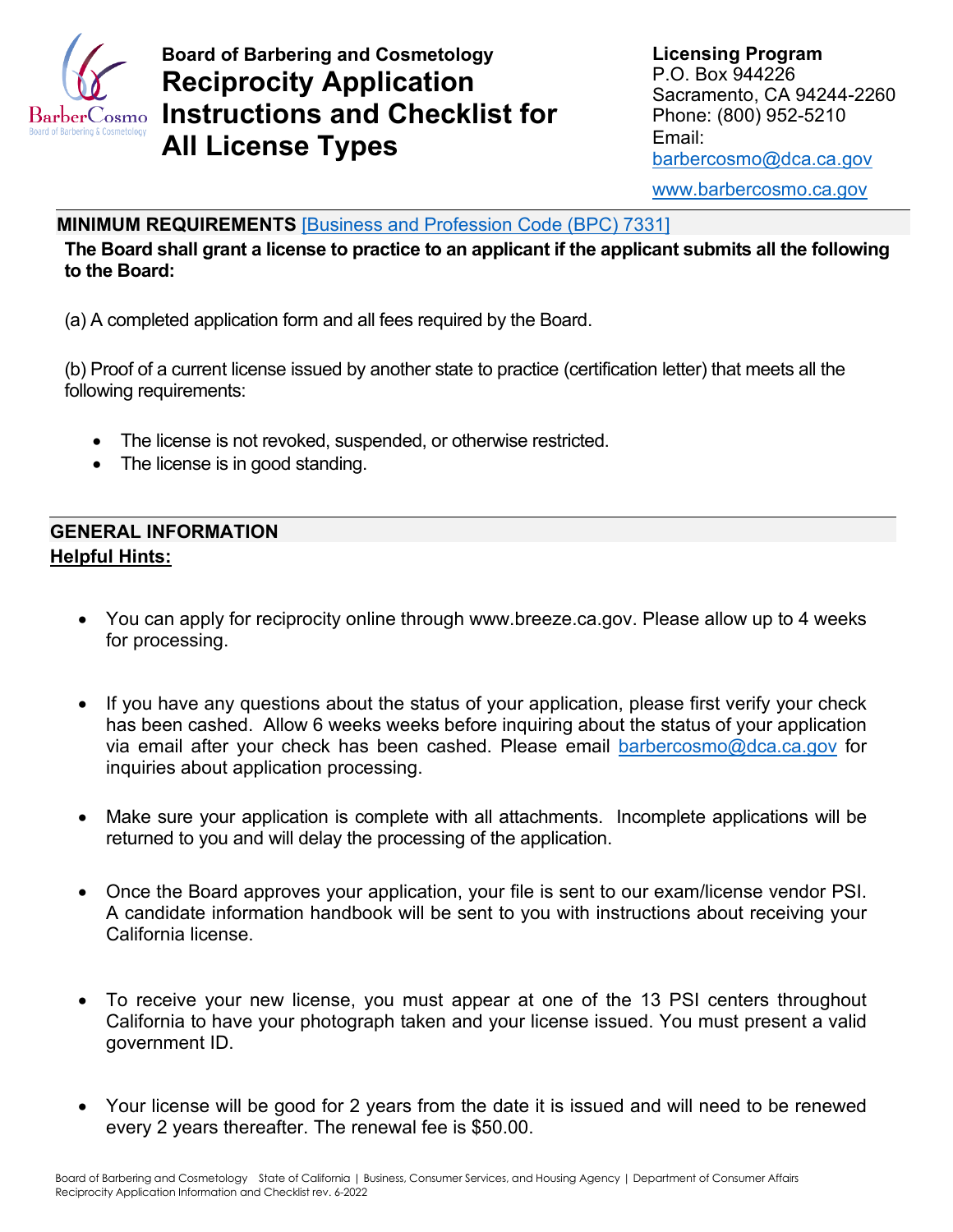**Convictions:** An applicant that has convicted of or pled no contest to, a violation of any law of the United States, in any state, local jurisdiction, or any foreign country, must complete a [Disclosure](https://barbercosmo.ca.gov/forms_pubs/forms/disc_crimpleas.pdf)  [Regarding Criminal](https://barbercosmo.ca.gov/forms_pubs/forms/disc_crimpleas.pdf) 

[Pleas/Conviction](https://barbercosmo.ca.gov/forms_pubs/forms/disc_crimpleas.pdf)[\(https://www.barbercosmo.ca.gov/forms\\_pubs/forms/disc\\_crimpleas.pdf\)](https://www.barbercosmo.ca.gov/forms_pubs/forms/disc_crimpleas.pdf).

 **Disciplinary Action:** An applicant that has ever had any professional or vocational license or this or any other governmental authority in this state or any other state, or any foreign country must registration denied, suspended, revoked, placed on probation or other disciplinary action taken by complete a Disclosure [Regarding Disciplinary Action](https://barbercosmo.ca.gov/forms_pubs/forms/disc_discact.pdf)  [\(https://www.barbercosmo.ca.gov/forms\\_pubs/forms/disc\\_discact.pdf\)](https://www.barbercosmo.ca.gov/forms_pubs/forms/disc_discact.pdf).

 **Grounds for Denial:** Each applicant's credentials for licensure in California are reviewed on an individual basis. The Board has the authority to deny licensure based on [Chapter 2 of Division 1.5](http://leginfo.legislature.ca.gov/faces/codes_displaySection.xhtml?lawCode=BPC§ionNum=480.)  [of the Business and Professions Code Section 480.](http://leginfo.legislature.ca.gov/faces/codes_displaySection.xhtml?lawCode=BPC§ionNum=480.)

### **Expedited Application Processing Eligibility:**

### **Honorably Discharged Veterans of the United States Armed Forces**

The Board of Barbering and Cosmetology is required to expedite the licensure process if you have served as active duty members of the Armed Forces of the United States and were honorably discharged. [\(Business and Professions Code \(BPC\) section 115.4\)](http://leginfo.legislature.ca.gov/faces/codes_displaySection.xhtml?lawCode=BPC§ionNum=115.4.)

For an applicant's license to be expedited, the applicant must:

 • Submit his or her official orders issued by the Armed Forces of the United States indicating that he or she has been, or will be, honorably discharged.

### **Spouse or Domestic Partner of an Active Duty Service Member** [\(AB 1904 and SB 607\)](https://leginfo.legislature.ca.gov/faces/billTextClient.xhtml?bill_id=201120120AB1904)

 partners of active duty Service Members if they hold a license in another state, district The Board of Barbering and Cosmetology is required to expedite the reciprocity licensure process and waive the Licensing fee of \$50 for spouses and domestic or territory.

For the license to be expedited, the applicant must submit BOTH of the following:

- status of spouse/domestic partner; and • Orders by the Armed Forces of the United States showing active duty
- Proof that they are the spouse or domestic partner of the Service Member (marriage license, domestic partner forms, military ID showing spouse/domestic partner relationship)

#### **Admitted to the United States as a Refugee, Granted Asylum, or Have a Special Immigrant Visa Status**

 BPC section 135.4 provides that the Board must expedite, and may assist, the initial licensure process for certain applicants described below. To have the application expedited, one of the following statements must apply to you:

• You were admitted to the United States as a refugee pursuant to section 1157 of title 8 of the United States Code;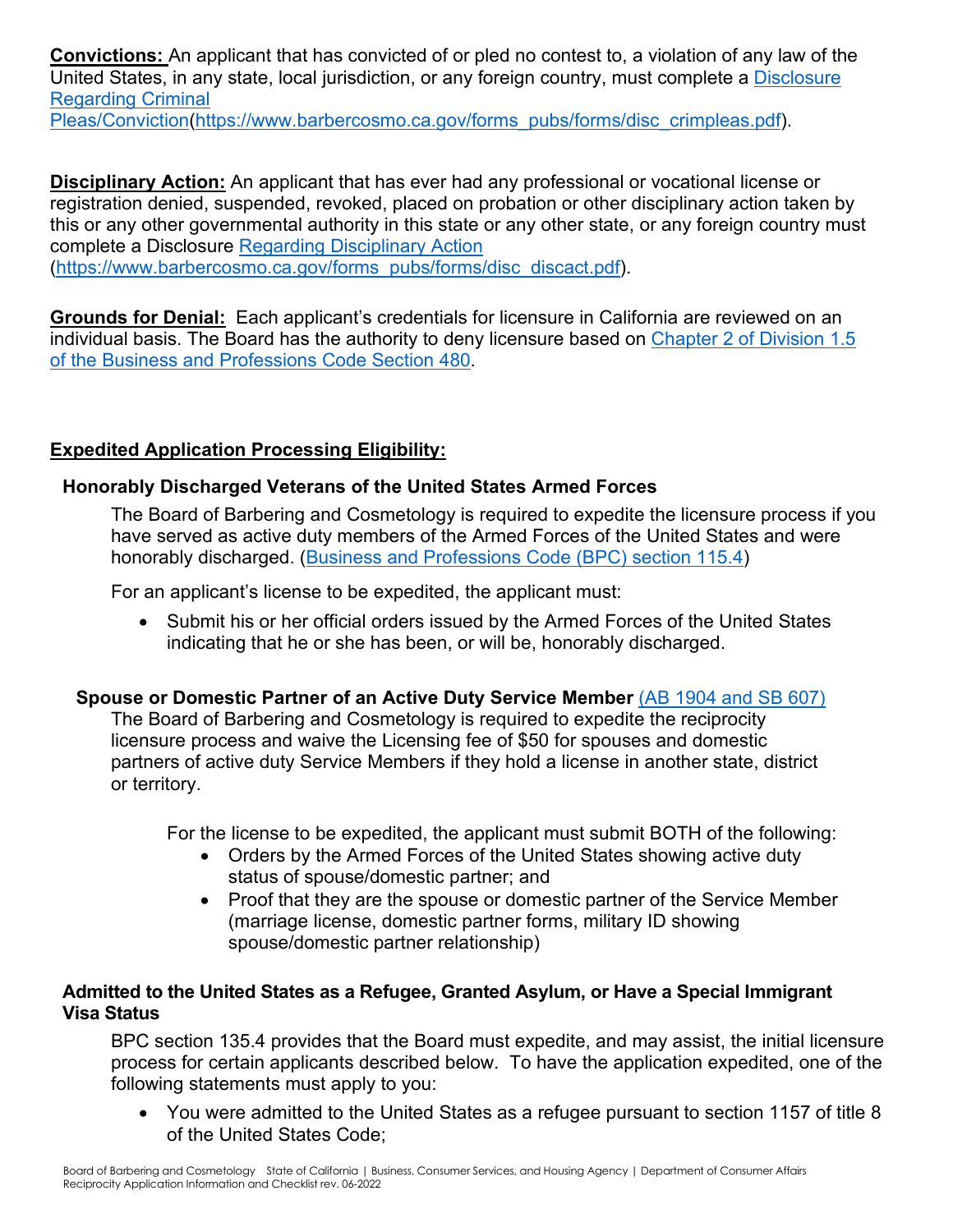- You were granted asylum by the Secretary of Homeland Security or the United States Attorney General pursuant to section 1158 of Title 8 of the United States Code; or,
- You have a special immigrant visa and were granted a status pursuant to section 1244 of Public Law 110-181, Public Law 109-163, or section 602(b) of Title VI of Division F of Public Law 111-8, relating to Iraqi and Afghan translators/interpreters or those who worked for or on behalf of the United States government.

Satisfactory evidence must be provided in order to expedite your application. Failure to do so may result in application review delays. The following may be accepted as satisfactory evidence:

- Form I-94, Arrival/Departure Record, with an admission class code such as "RE" (Refugee) or "AY" (Asylee) or other information designating the person a refugee or asylee.
- Special immigrant visa that includes the "SI" or "SQ."
- Permanent Resident Card (Form I-551), commonly known as a "Green Card," with a category designation indicating that the person was admitted as a refugee or asylee.
- provides reasonable assurance that the applicant qualifies for expedited licensure. • An order from a court of competent jurisdiction or other documentary evidence that